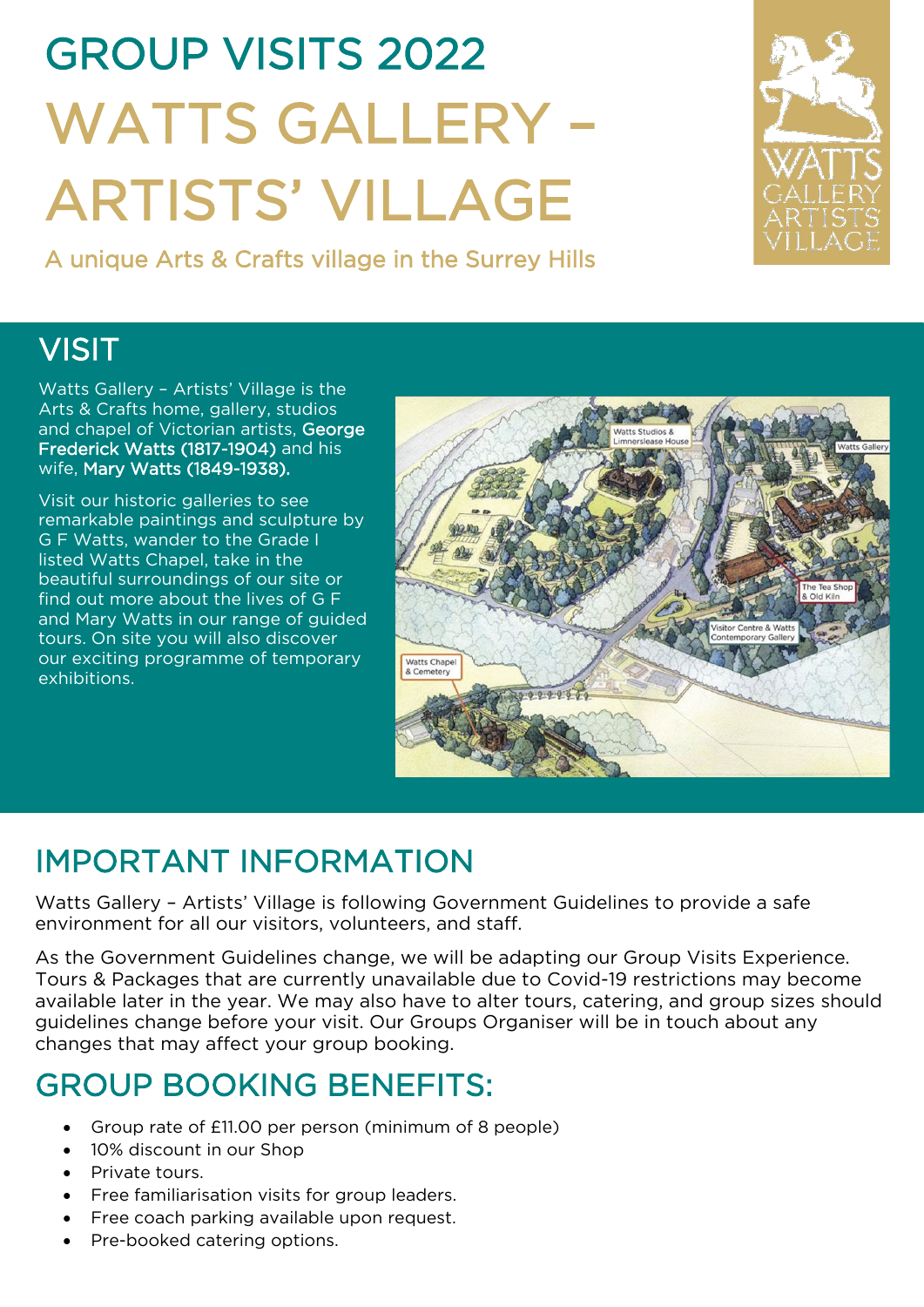# A COVID SECURE VISIT

- $\checkmark$  A risk-free booking: payments will be taken only 2-weeks in advance of your visit. Bookings will remain fully refundable should the visit be altered or cancelled due to changes in Covid-19 Government Guidelines.
- $\checkmark$  We have introduced many measures to ensure we maintain social distancing, including pre-booked admission, limited capacity across our site and clear Covid signage and one-way systems to help guide you and keep you safe.
- $\checkmark$  We are undertaking additional cleaning; We have an in-house cleaning team who will be cleaning our site prior to opening and making checks throughout the day. The rest of our team will also be supporting the cleaning team in specific areas such as our shop and Tea Shop.



- $\checkmark$  To help keep everyone safe, all staff and volunteers will continue to wear masks. We encourage visitors to wear face coverings in our indoor spaces. Protective screens have also been installed at the Visitor Centre and Tea Shop.
- $\checkmark$  Hand sanitiser is provided on site, at the entrance points to buildings and key locations. Hand washing facilities are also available.
- Numbers will be limited to the Government Guidelines in place at the time of your visit.
- $\checkmark$  We are encouraging visitors to check into the NHS app on their phones and QR codes are provided around the site.
- $\checkmark$  We expect all our group visits to be operating their trips in accordance with the Government's safer transport, following their local coronavirus restrictions, social distancing, and group size requirements.

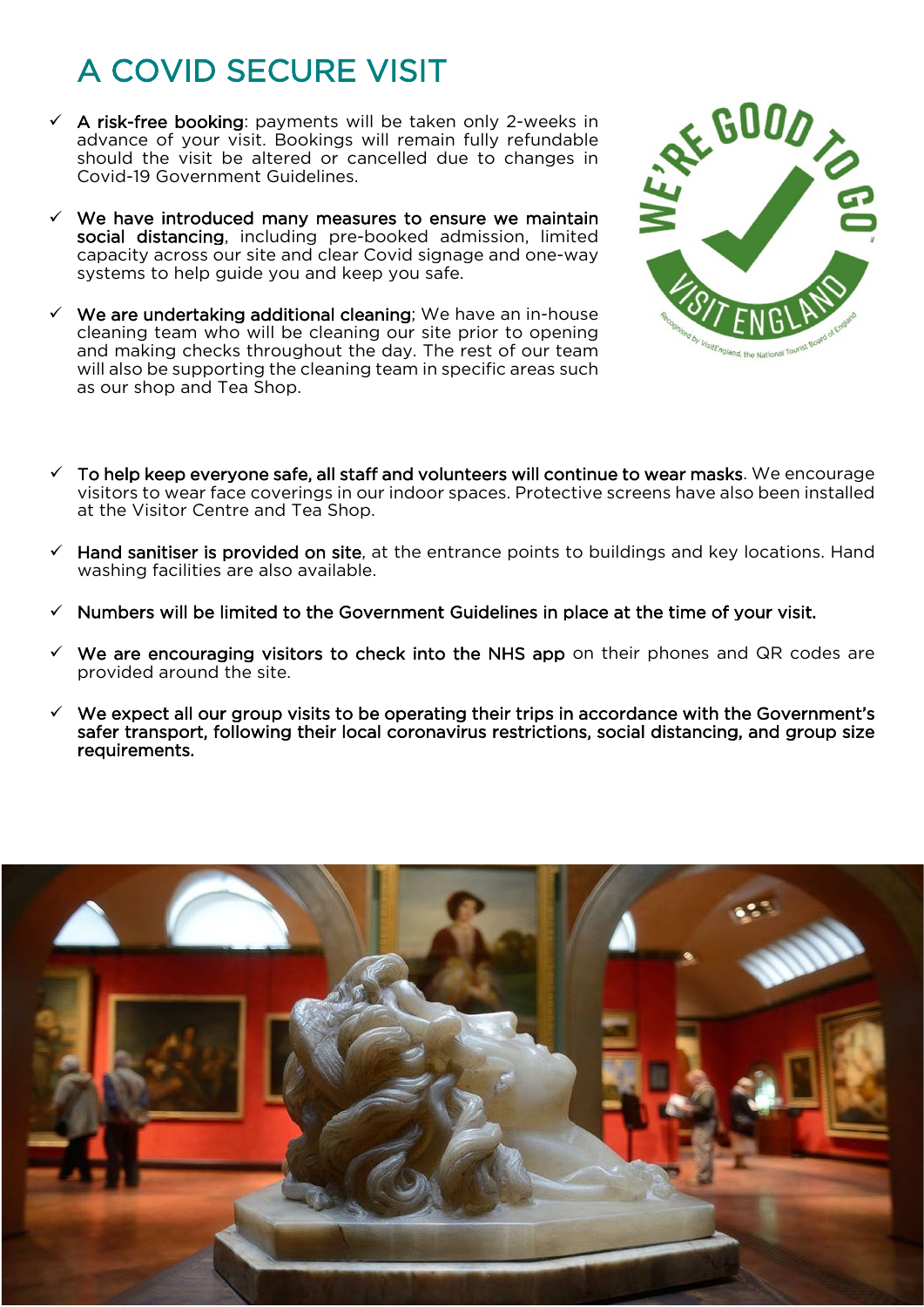# ACCESSIBILITY

We have an 'Art for All' ethos and endeavour to meet all access needs.

Watts Gallery, Limnerslease: Artists' Home, Artist in Residence Studio, Shop and Teashop are full accessible. Due to the historic nature of our buildings, we regret that Watts Chapel and Watts Contemporary gallery are currently inaccessible for wheelchair users.

Please advise your group to wear comfortable shoes as the Watts Gallery – Artists' Village covers a large site.

Please let us know of any particular access needs for your group when booking.

# GUIDED TOURS

Under the current Government Guidelines, we are only currently operating three guided tours. Audio Tours are also available on the Smartify App. Should other tours become available before your visit we will try to accommodate this.

### Watts Chapel Tour

Explore the beautiful Grade I listed Arts & Crafts masterpiece, with unique interior decoration, created by Mary Watts and the local community of Compton. A rare chance to see a unique example of Art Nouveau and Celtic design.

### Artist Village Walking Tours

Take a walking tour across the Artists' Village to discover more about the historic Arts & Crafts architecture. You will visit the Pottery Building – home of the Compton Potters' Guild – the Gallery, the Chapel, and Limnerslease. Please wear comfortable shoes!

### Limnerslease: The Arts & Crafts Home

Discover the Grade II listed Arts & Crafts home of George and Mary Watts, completed by Sir Ernest George in 1891. Learn more about the history of the building see the original gesso ceilings designed by Mary Watts and hear about the artistic and literary guests who visited Limnerslease.

# **CATERING**

Catering must be pre-booked for all group visits and private tours. Groups have the exclusive use of the Old Kiln for all catering options.

We offer a range of lunch and light refreshment options for your group to suit all tastes and budgets. Special diets and allergies can be accommodated. Please let us know when making your booking.

All catering options are listed in the Groups Booking form.